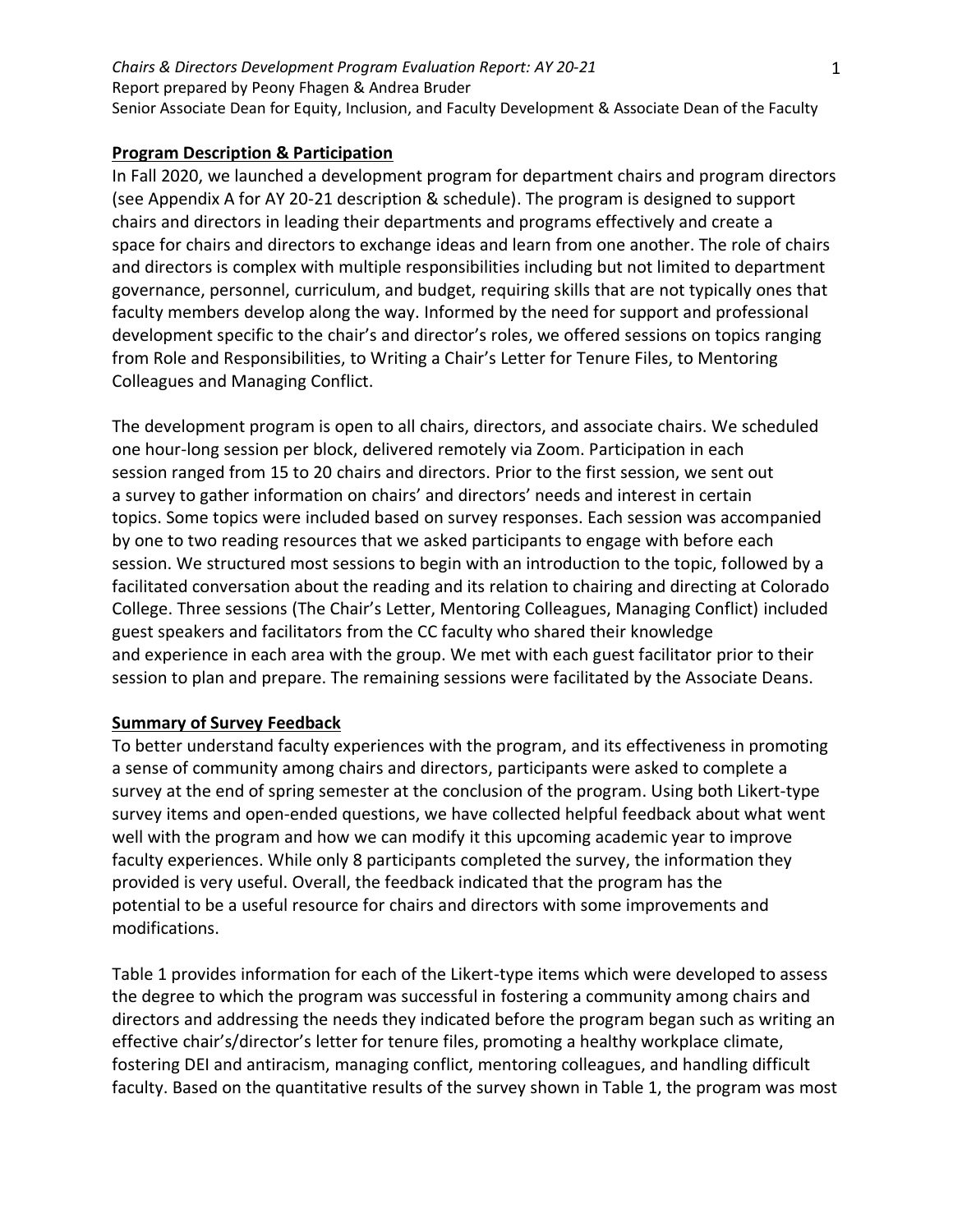#### *Chairs & Directors Development Program Evaluation Report: AY 20-21* Report prepared by Peony Fhagen & Andrea Bruder Senior Associate Dean for Equity, Inclusion, and Faculty Development & Associate Dean of the Faculty

effective (items with mean scores of 3.5 or above) in supporting chairs and directors who participated in the program in the following: 1) understanding the chair's and director's role; 2) promoting a healthy department/program workplace climate; 3) fostering antiracism; and 4) mentoring colleagues. The mean scores for the other items indicate room for improvement in areas such as fostering community between chairs and directors, effectively writing the chair's/director's tenure letter and managing conflict and difficult faculty.

Responses to the open-ended items on the survey yielded information that corroborated the quantitative data discussed above. In addition, participants provided great ideas for modifying the program and some sessions.

Overall, participants who completed the survey found the program a welcome addition and thought it was a valuable faculty development program. One participant stated that it was a "great idea to bring chairs together to discuss developmental issues and hope[s] it continues". They also stated that the "readings were short and helpful", while another participant described them as "valuable". Another participant appreciated the range of topics covered. One faculty member commented on which sessions were the most valuable to them which included "mentoring colleagues, managing meetings and conflict, using DEI and [an] antiracism lens".

Participants shared three critical ways we can improve the program. First, sessions that promote conversation and dialogue between chairs and directors were most welcome and appreciated which was evidenced by multiple participant statements about the importance of having "well facilitated" sessions. Second, finding ways to foster community such as ice breakers, an opening session that is more relaxed and social, and opportunities for participants to check in with each other and the facilitators mid-way through the program. Third, offering more concrete strategies for chairs and directors to consider and discuss.

Finally, participants offered the following list of topics they would like to see incorporated in the next offering of the program:

- *Salary review/letters*
- *Developing priorities*
- *Understanding the authority of the chair/director*
- *Mentoring within the community of chairs and directors*
- *Create and nurturing a shared vision with colleagues*
- *Faculty-administration conflict*
- *Leadership Styles*

# **Modifications to the Program**

Based on feedback from the end of program survey we will make the following modifications for AY 21-22:

- Add a welcome back and community building session in block 1
- Expand sessions to 90 minutes to provide ample opportunity for dialogue
- Provide a Canvas Page for the program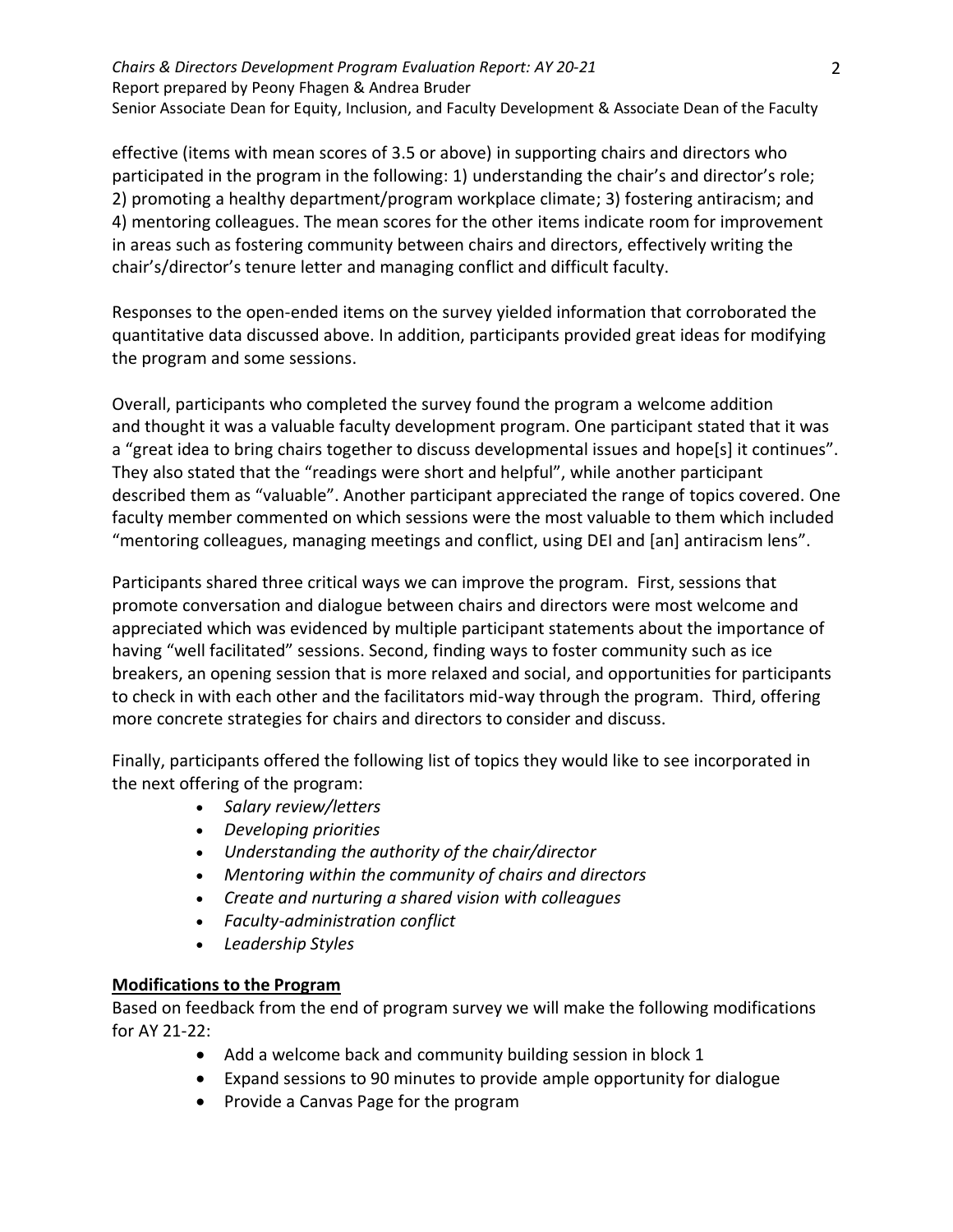| Survey Item                                  | <b>Mean</b>  | Min            | Max            | <b>Strongly</b> | Agree | <b>Neither</b> | <b>Disagree</b> | Strongly        |
|----------------------------------------------|--------------|----------------|----------------|-----------------|-------|----------------|-----------------|-----------------|
|                                              |              |                |                | <u>Agree</u>    | (%)   | Agree nor      | $(\%)$          | <b>Disagree</b> |
|                                              |              |                |                | $(\%)$          |       | Disagree       |                 | $(\%)$          |
|                                              |              |                |                |                 |       | (%)            |                 |                 |
| I feel that a community                      | 3.4          | 2              | 4              | 0               | 50    | 37.5           | 12.5            | 0               |
| of support between                           |              |                |                |                 |       |                |                 |                 |
| chairs/directors was                         |              |                |                |                 |       |                |                 |                 |
| created in this                              |              |                |                |                 |       |                |                 |                 |
| program.                                     |              |                |                |                 |       |                |                 |                 |
| This program helped me $3.75$                |              | $\overline{2}$ | 5              | 25              | 37.5  | 25             | 12.5            | 0               |
| in my role as a                              |              |                |                |                 |       |                |                 |                 |
| department                                   |              |                |                |                 |       |                |                 |                 |
| chair/program director.                      |              |                |                |                 |       |                |                 |                 |
| I feel more informed                         | <sup>3</sup> | 3              | 3              | 0               | 0     | 100            | O               | 0               |
| about how to write an<br>effective           |              |                |                |                 |       |                |                 |                 |
| chair's/director's letter                    |              |                |                |                 |       |                |                 |                 |
| after participating in                       |              |                |                |                 |       |                |                 |                 |
| this program.                                |              |                |                |                 |       |                |                 |                 |
| I am better prepared to                      | 3.75         | $\overline{2}$ | 5              | 12.5            | 62.5  | 12.5           | 12.5            | 0               |
| promote a healthy                            |              |                |                |                 |       |                |                 |                 |
| department/program                           |              |                |                |                 |       |                |                 |                 |
| work climate after                           |              |                |                |                 |       |                |                 |                 |
| participating in this                        |              |                |                |                 |       |                |                 |                 |
| program.                                     |              |                |                |                 |       |                |                 |                 |
| I more readily promote                       | 3.57         | З              | 5              | 14.29           | 28.57 | 57.14          | O               | O               |
| an antiracist                                |              |                |                |                 |       |                |                 |                 |
| department/program                           |              |                |                |                 |       |                |                 |                 |
| after participating in                       |              |                |                |                 |       |                |                 |                 |
| this program.                                |              |                |                |                 |       |                |                 |                 |
| This program improved<br>my understanding of | 2.75         | $\overline{1}$ | $\overline{4}$ | O               | 25    | 37.5           | 25              | 12.5            |
| how to effectively                           |              |                |                |                 |       |                |                 |                 |
| manage conflict in my                        |              |                |                |                 |       |                |                 |                 |
| department/program.                          |              |                |                |                 |       |                |                 |                 |
| I can better mentor                          | 3.5          | 2              | כ              | 12.5            | 37.5  | 37.5           | 12.5            | U               |
| faculty in my                                |              |                |                |                 |       |                |                 |                 |
| department/program                           |              |                |                |                 |       |                |                 |                 |
| after participating in                       |              |                |                |                 |       |                |                 |                 |
| this program.                                |              |                |                |                 |       |                |                 |                 |
| I feel more prepared to                      | lз           | 1              | 4              | 0               | 37.5  | 37.5           | 12.5            | 12.5            |
| handle situations                            |              |                |                |                 |       |                |                 |                 |
| involving difficult                          |              |                |                |                 |       |                |                 |                 |
| faculty in my                                |              |                |                |                 |       |                |                 |                 |
| department/program                           |              |                |                |                 |       |                |                 |                 |
| after participating in                       |              |                |                |                 |       |                |                 |                 |
| this program.                                |              |                |                |                 |       |                |                 |                 |

| Table 1: Scores and Percentages for Responses to Likert-type Survey Items |  |
|---------------------------------------------------------------------------|--|
|                                                                           |  |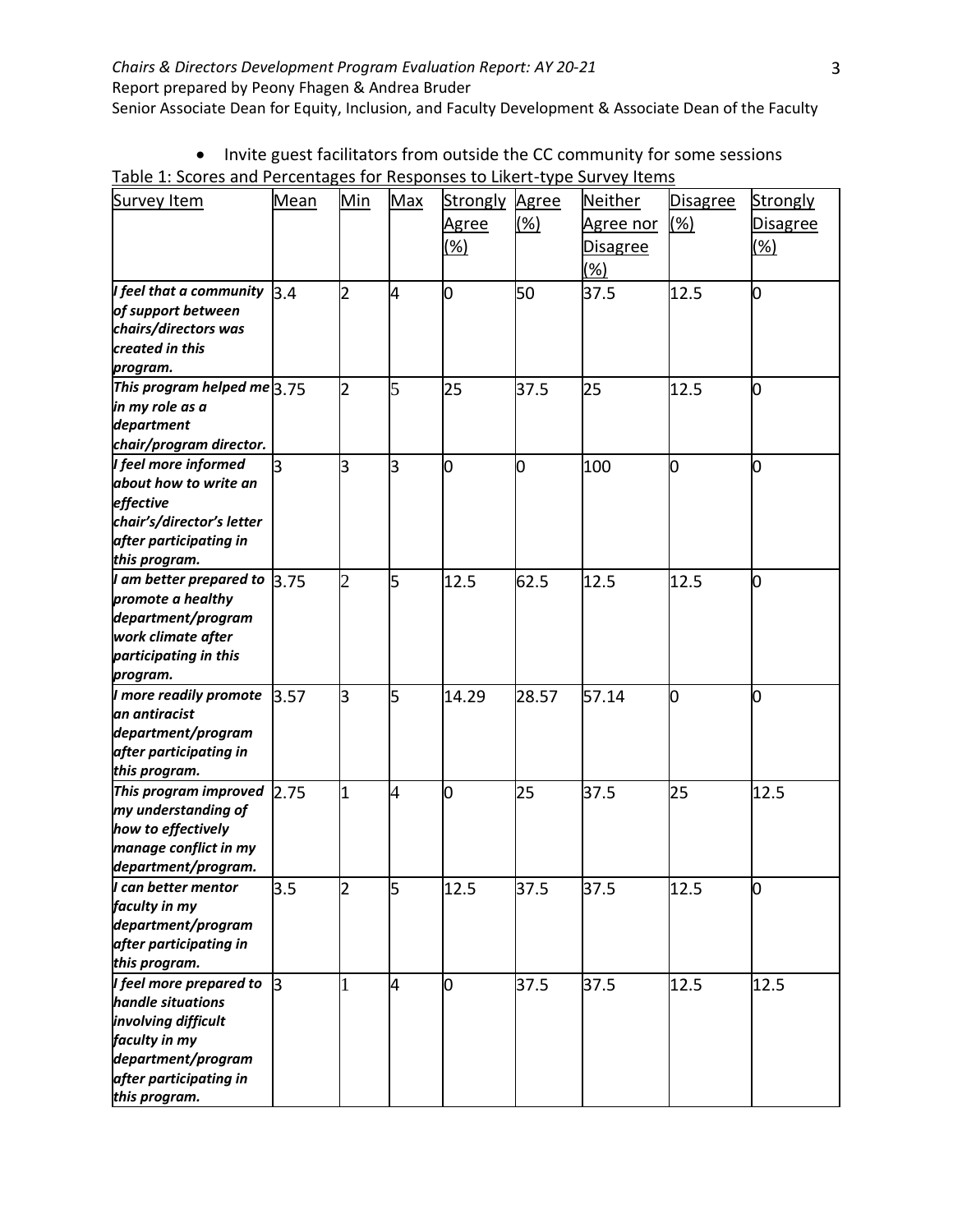## Appendix A: Program Description and Schedule for AY 20-21

The CC Chairs and Directors Development Program is designed to create a community of support to promote the initial growth and ongoing development of chairs and directors. The roles and responsibilities of a department chair and program director are complex and multifaceted. Responsibilities include; mentoring colleagues, managing budgets, overseeing personnel matters, managing curriculum, interpreting policy, advocating for the department or program, and representing the department or program to external stakeholders. The skills needed to manage the role include excellent communication skills, conflict management skills, creativity, organization, and vision. Given the huge undertaking that is being chair or director, and the fact that most faculty have not engaged in formal training for the role, it is imperative that CC chairs and directors have ongoing support for their work.

This program is offered to all chairs and directors each academic year. It is designed to meet the needs of chairs participating in the program in any given year based on their responses to a survey about the strengths and challenges of their department or program and topics they would like covered in the program. A program is then developed based on the survey results, a discussion of the survey results, and additional needs expressed during the first session. One session per block is scheduled; each session is 1 hour and co-facilitated by Associate Deans of Faculty. When the Associate Deans of Faculty put together the annual program schedule, they include reading resources for each topic.

For each session, chairs and directors are encouraged to engage in a discussion about the topic of focus, to ask each other questions about approaches and strategies, and to support one another in leadership development. For some sessions, the group of chairs and directors attending are put into smaller groups based on development needs. Other sessions include guest facilitators who have knowledge and expertise about a particular topic. Topics will vary from year to year depending on developmental needs, but can include the following:

**Roles & Responsibilities Department/Program Climate Mentoring Colleagues Diversity, Equity, & Inclusion and Antiracism Managing Conflict Effective Meetings Managing difficult faculty Chairs/Directors letters Establishing a vision and goals**